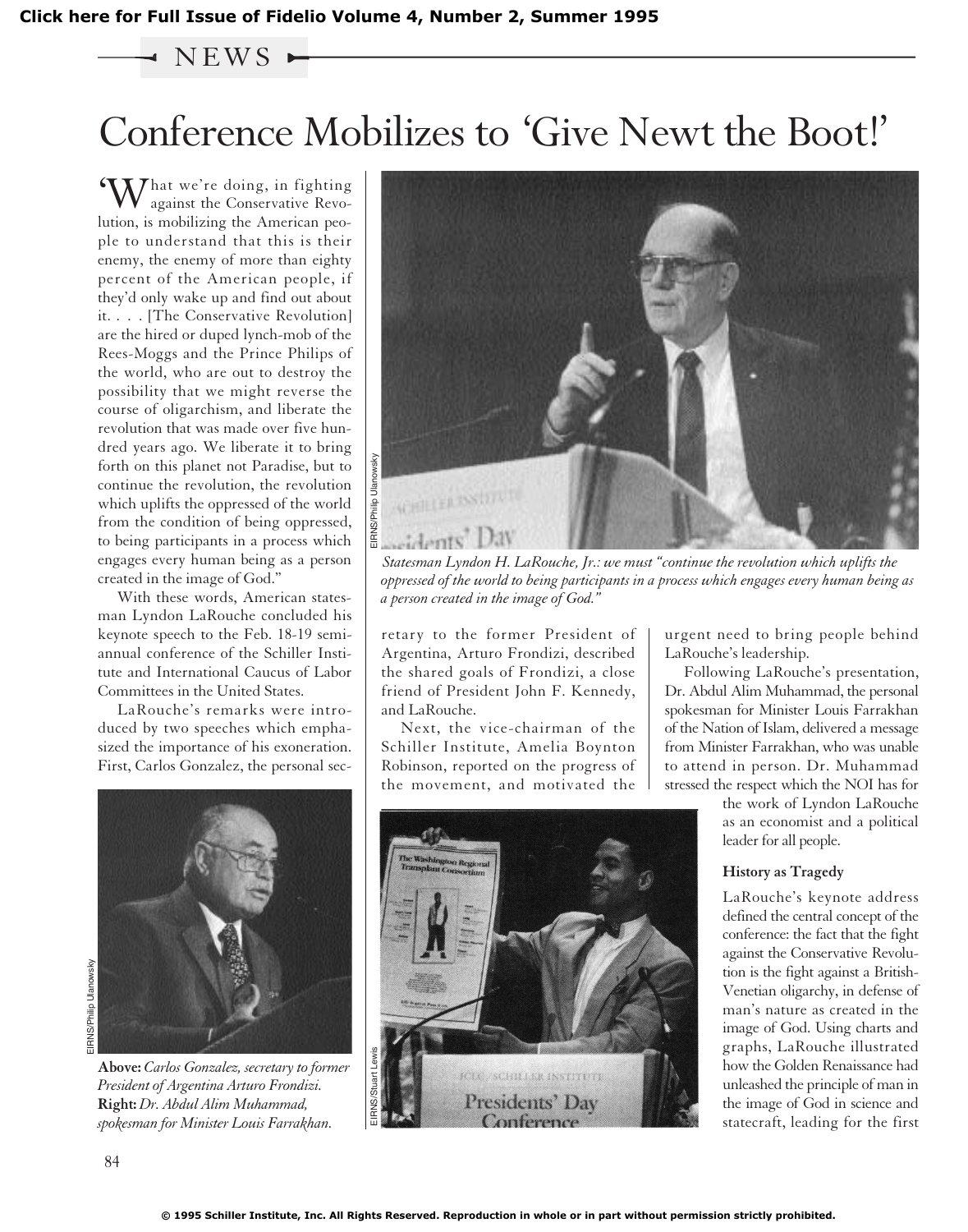time in history to the opportunity for more than five percent of any society to enjoy a truly *human* existence. The Conservative Revolution aims to reverse this.

In the second keynote speech, Helga Zepp-LaRouche demonstrated how the abandonment of this Renaissance conception by governments in the late Nineteeth century, led to the tragedy of World War I, and how similar follies threaten to plunge the world into World War III today. The fundamental difference today, she emphasized, is the existence of the LaRouche movement, which provides the potential for averting collapse into a New Dark Age.

Zepp-LaRouche used two dramas by the German Classical poet and dramatist Friedrich Schiller, *Don Carlos* and *The Virgin of Orleans,* to demonstrate the principle of tragedy in history. She emphasized how Schiller's presentation of the *punctum saliens*—the "point of no return" when the hero must choose between mobilizing himself to solve a looming crisis, or capitulate to personal weakness—starkly highlights the choice facing every individual today.

#### **History, Economics Panels**

The tragedy of wrong choices which led to World War I, which Zepp-LaRouche preseted in overview, was elaborated in detail by four historical presentations on the formation of the Triple Entente (the alliance among France, Britain, and Russia) that led to World War I. Schiller Institute President Webster Tarpley began with a devastating exposé of the crucial organizing role of Britain's Edward VII for the effort. He was followed by Anton Chaitkin, on the role of President Theodore Roosevelt in turning America away from its anti-British roots, and thus aiding the war; by William Jones, on the unsuccessful efforts of the Russian statesman Sergei Witte to build a Eurasian economic alliance and forestall the war; and by Dana Scanlon, on the failed attempts of French statesman Gabriel Hanotaux to resist the British-organized tragedy.

The conference's second day saw panel presentations on economics and economic method. The first focussed on LaRouche's Ninth Forecast of the inevitable disinte-*Please turn to page 88*

## State Legislators Demand: 'Exonerate LaRouche!'

A full-page Schiller Institute<br>advertisement calling for the exoneration of leading U.S. economist and statesman Lyndon H. LaRouche, Jr. and endorsed by 356 state legislators from 45 states, appeared in the *Richmond Times-Dispatch* on April 27. Almost 100 state legislators have added their support for LaRouche's exoneration since a similar advertisement appeared in the *Washington Post* on March 15.

The advertisement demands that President Clinton, Attorney General Reno, and the appropriate committees of the U.S. Congress "take any and all measures necessary to ensure the full and immediate exoneration of Lyndon LaRouche," who in 1988- 89 was unjustly tried and sentenced to fifteen years in prison, spent five years in federal prison, and is now serving a ten-year parole term.

In addition to the state legislators, 25 former U.S. Congressmen and over 250 legislators and parliamentarians from 46 nations worldwide—including three former heads of state—have signed the call. And in several nations, dozens of current elected representatives have urged that the U.S. government act to exonerate LaRouche:

• In Ukraine, 24 members of Parliament, including Oleksandr Moroz, the body's president, signed the statement.

• In the Republic of China (Taiwan), a former Minister of Economic Affairs and 31 members of the Legislative Yuan (Parliament), one of whom is also a former Minister of Financial Affairs, endorsed the call.

#### **Building a Mass Movement**

The drive for LaRouche's exoneration is the leading edge of a growing political mass movement for LaRouche's exoneration. Over 7.5 million pieces of literature demonstrating the innocence of LaRouche and his still-imprisoned associates, have been circulated across the nation by the 6,000-plus people active in the effort since January 1994, when LaRouche was released on parole.

A key target of the exoneration effort is a series of hearings now set to take place in Congress in the fall. The Senate Judiciary Committee has already begun the process of taking testimony in oversight hearings on Department of Justice misconduct in the cases of the 1993 Waco and Randy Weaver massacres. The House of Representatives plans to take up the same issue.

Leaders in the exoneration fight, including dozens of the state legislators, lobbied Capitol Hill in March to demand that those hearings also take up the LaRouche case as being an important part of the pattern of misconduct—a pattern which, they pointed out, was common under the Bush-Reagan administrations. The exclusion of the LaRouche case in these hearings would render the hearings "fraudulent," the legislators told their Congressional representatives.

The leading Richmond newspaper was chosen for the Open Letter to the President, in part because Virginia was the scene of one of the grossest miscarriages of justice against associates of LaRouche. A series of state trials on completely bogus charges of "securities fraud," conducted beginning in 1989, resulted in the imprisonment of six of LaRouche's close associates in Virginia. Five of them remain incarcerated in state prisons there, with outrageous sentences ranging from 25 to 77 years.

The full-page ad bears Virginia endorsements from two State Senators and four Delegates, as well as ten leading municipal elected officials from across the state.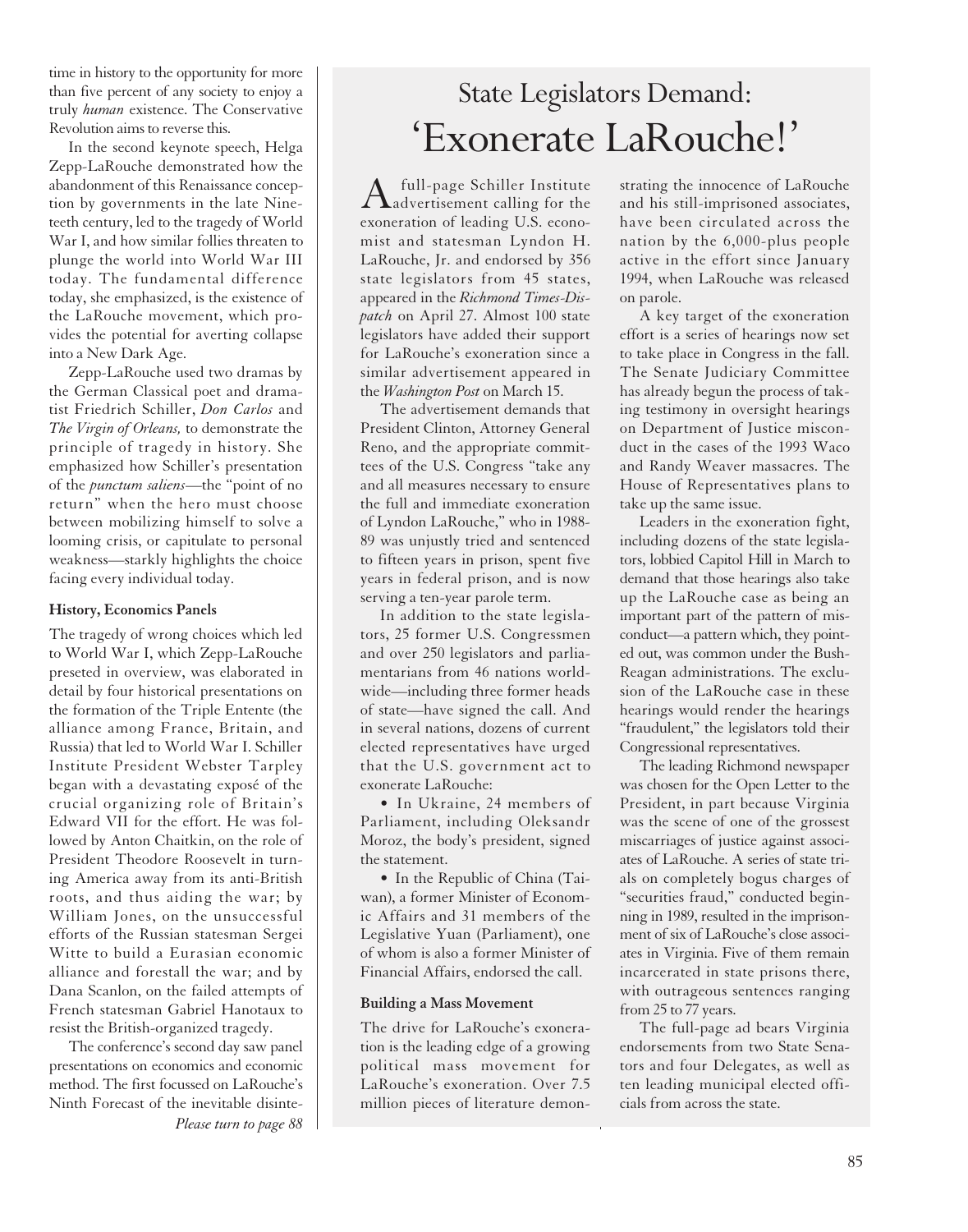What, then, is the real meaning of science? LaRouche asked. "Science differentiates between bad and good imagination," he answered. In formal science, if you change an axiom, there is no continuity, there is a gap, he continued. "Whereas in Leibniz's *Monadology,* we have an infinite continuity, because, as in all real science, existing objects are not objects of sense-perception, but ideas."

#### **Ideas Are Metaphors**

How does one measure that? "All ideas are metaphors—not numbers or bits of information," he said. And a metaphor signals the existence of a paradox. This, he said, is how we measure progress. "Every time you have scientific progress, you have a discontinuity. . . . Therefore, economic science is the ordering of discontinuities in the sense of Cantor's concept of power."

LaRouche's remarks fell on fertile ground, as this region of eastern Germany has been wrecked during the last five years with the advent of "free enterprise." Asked how to convince the German people to continue fighting for solutions, LaRouche said that the enormous courage the people in former East Germany had shown in rising up against the machine guns of the communists, was betrayed afterwards by the political-economic process of the I.M.F.-*Treuhand* regime. The question therefore is how to maintain and strengthen this quality of courage.

#### **Leipzig Youth Choir**

The only way to accomplish this, he said, is to expose people to the works of great art, great drama, and great music. He cited the example of the youth choir of the St. Thomas Church in Leipzig, where J.S. Bach was choir master and where the 1989 revolution was born. LaRouche heard the choir during his trip, and said the experience was among the most exciting in his life, because it showed how to consciously produce creativity in children.

*LaRouche's essay, "Georg Cantor: The Next Century," accompanies a translation of Cantor's correspondence on the Transfinite, in Fidelio, Vol. III, No. 3,*

### Conference: 'Give Newt the Boot!'





#### *Continued from page 85*

gration of today's international financial structures. Led by Dennis Small, Ibero-American editor of *EIR* and a former political prisoner, the panel presented a devastating, well-documented case showing how the economic "experts" had been wrong, especially concerning the Mexico crisis, and LaRouche and *EIR* had been right. Small was joined by *EIR*'s John Hoefle, who showed how financial speculation in areas like derivatives has grown up on the ruins of the physical economy.Also included were analyses of the Russian economic collapse written by

*EIR* executive director in Europe Michael Liebig, and on the Argentine economic crisis by Carlos Gonzalez .

**Top left:** *With criminals George Bush and Oliver North on screen, Marcia Merry Baker leads a rousing rendition of "Goodbye Ollie!"—the song that marked North's defeat in his Senatorial election bid.*  **Left:** *A bouquet for Schiller Institute vice-chairman Amelia Boynton Robinson.*



**Conference concert:** *Institute chorus and orchestra perform Haydn's "Stabat Mater."*